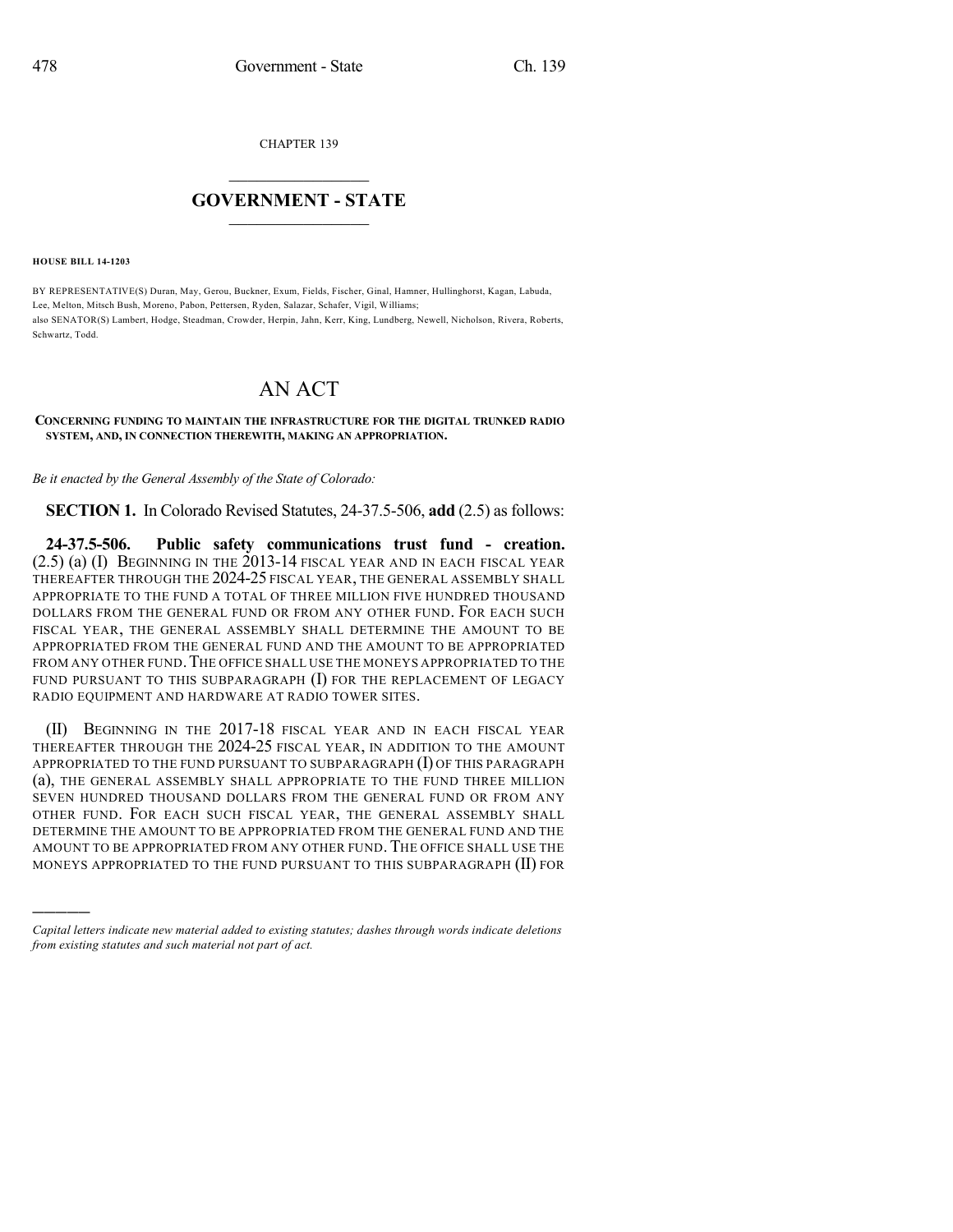SOFTWARE UPGRADE ASSURANCE.

(b) ON OR BEFORE NOVEMBER 1, 2014, AND ON OR BEFORE NOVEMBER 1 OF EACH YEAR THEREAFTER THROUGH NOVEMBER 1, 2025, THE OFFICE, IN CONSULTATION WITH THE DEPARTMENT OF CORRECTIONS, THE DEPARTMENT OF NATURAL RESOURCES, THE DEPARTMENT OF PUBLIC SAFETY, THE DEPARTMENT OF TRANSPORTATION, AND ANY OTHER STATE DEPARTMENT DEEMED APPROPRIATE BY THE OFFICE, SHALL SUBMIT A REPORT TO THE JOINT BUDGET COMMITTEE OF THE GENERAL ASSEMBLY DETAILING THE USE OF THE MONEYS APPROPRIATED TO THE FUND PURSUANT TO PARAGRAPH (a) OF THIS SUBSECTION (2.5). THE REPORT MUST INCLUDE THE FOLLOWING:

(I) COMPREHENSIVE DOCUMENTATION REGARDINGTHE PURPOSES FOR WHICH THE MONEYS APPROPRIATED PURSUANT TO SUBPARAGRAPHS (I) AND (II) OF PARAGRAPH (a) OF THIS SUBSECTION (2.5) WERE USED DURING THE PRIOR FISCAL YEAR AND ARE BEING USED DURING THE CURRENT FISCAL YEAR AND THE ANTICIPATED USE OF THE MONEYS THAT WILL BE APPROPRIATED IN FUTURE FISCAL YEARS;

(II) OF THE TOTAL AMOUNT EXPENDED DURING THE PRIOR FISCAL YEAR FOR EACH OF THE PURPOSES SPECIFIED IN SUBPARAGRAPHS (I) AND (II) OF PARAGRAPH (a) OF THIS SUBSECTION (2.5), THE AMOUNT THAT WAS APPROPRIATED FROM THE GENERAL FUND AND THE AMOUNT THAT WAS APPROPRIATED FROM ANY OTHER FUND; AND

(III) FOR THE APPROPRIATION OR APPROPRIATIONS FOR THE NEXT FISCAL YEAR, A RECOMMENDATION REGARDING THE AMOUNT TO BE APPROPRIATED FROM THE GENERAL FUND AND THE AMOUNT TO BE APPROPRIATED FROM ANY OTHER FUND FOR EACH OF THE PURPOSES SPECIFIED IN SUBPARAGRAPHS (I) AND (II) OF PARAGRAPH (a) OF THIS SUBSECTION (2.5).

**SECTION 2. Appropriation.**(1) In addition to any other appropriation, for the fiscal year beginning July 1, 2013, there is hereby appropriated, out of any moneys in the general fund not otherwise appropriated, to the public safety communications trust fund created in section 24-37.5-506 (1), Colorado Revised Statutes, the sum of \$3,500,000, to be used for purposes consistent with the creation of the fund.

(2) In addition to any other appropriation, there is hereby appropriated, out of the public safety communications trust fund, to the governor - lieutenant governor state planning and budgeting, for the fiscal year beginning July 1, 2013, the sum of \$3,500,000, or so much thereof as may be necessary, to be allocated to the office of information technology for the replacement of legacy radio equipment and hardware at digital trunked radio system tower sites.

**SECTION 3. Appropriation.**(1) In addition to any other appropriation, for the fiscal year beginning July 1, 2014, there is hereby appropriated, out of any moneys in the general fund not otherwise appropriated, to the public safety communications trust fund created in section 24-37.5-506 (1), Colorado Revised Statutes, the sum of \$3,500,000, to be used for purposes consistent with the creation of the fund.

(2) In addition to any other appropriation, there is hereby appropriated, out ofthe public safety communications trust fund, to the governor - lieutenant governor state planning and budgeting, for the fiscal year beginning July 1, 2014, the sumof